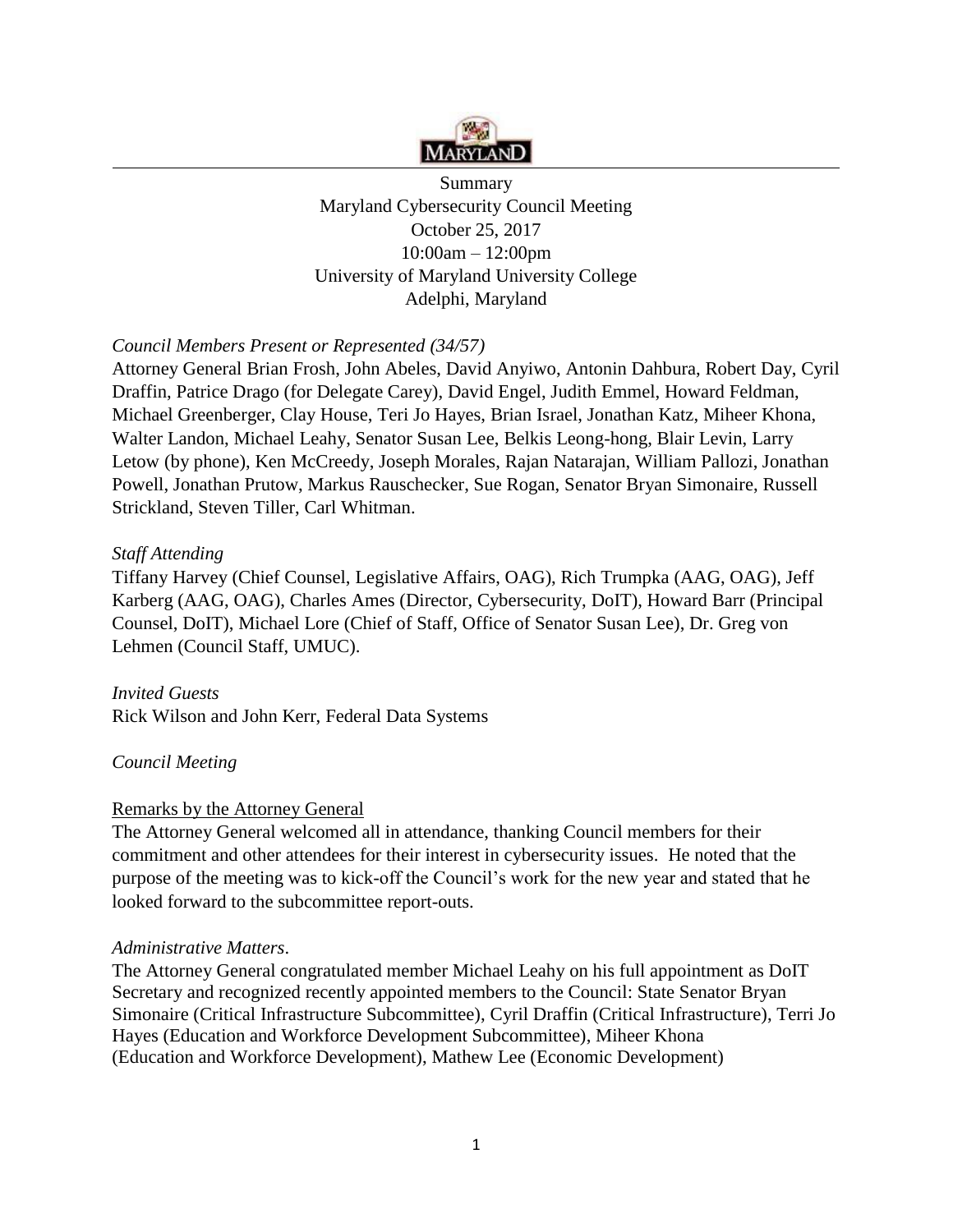Markus Rauschecker (Critical Infrastructure), Christine Ross (Economic Development) and Stacy Smith (Economic Development). He also mentioned that Sally Guy would be the Department of Legislative Services' liaison to the Council.

He called for the minutes of the June 1, 2017, meeting and asked if any members had objections to approving them. There being none, the minutes were unanimously approved.

## *Announcements.*

The Council's legislative reception and meeting in Annapolis will be on Thursday, *January 25, 2018 in the Miller Senate Building*: 11:30 am – 1:00 pm (reception) and 1:00 pm – 2:00 pm (meeting).

# *Updates*

1. The Equifax breach. The Attorney General briefly reviewed the engagement his office has had with Equifax and the actions his office has taken to advise consumers of the facts about the breach and steps they can take to protect themselves. This included the production of a video posted on the AG's website that was shown to the members. Mr. Rich Trumpka and Mr. Jeff Karberg from OAG made presentations to the Council to provide additional details. Key takeaways for the Council were the following.

## Mr. Trumpka

- 145 million people were affected, including 3 million Maryland citizens.
- The breach was made possible by the failure of Equifax to apply a patch compounded by the fact that the company's vulnerability scans did not identify the lack of a patch as a problem.
- It appears that company announced the breach about six weeks after it had been discovered. The chronology will be important to determining whether the firm met state notice requirements.
- The Attorney General's intervention was instrumental in Equifax including other languages besides English on its consumer website and in ceasing to obscure the free remediation it was offering by steering concerned consumers to products the firm wanted to sell.
- Equifax has indicated that for those affected it will be offering free credit locks for life. OAG will be reviewing that offering, since it is unclear whether a 'lock' is the same thing as a 'freeze'. It's already known that the lock will not have a PIN associated with it.
- Under Maryland law, freezes in cases like this must be free but charges still apply to thaws. Eliminating the cost for thaws might be something for the Council to propose.

## Mr. Karberg

• Unlike the Target breach or others, this breach was different in that many people affected had entered into no transaction with Equifax.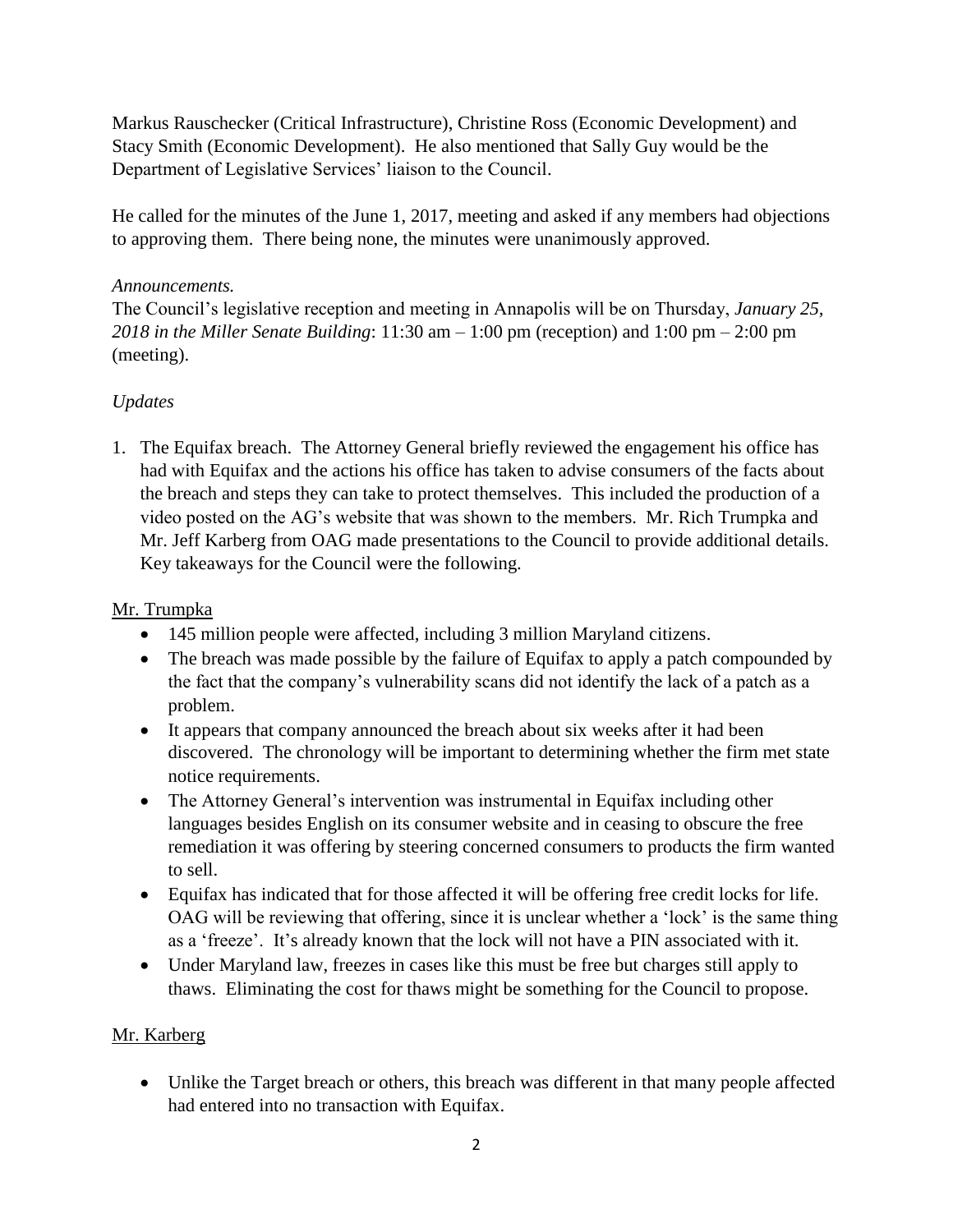- The insecurity hanging over affected people has no end date since the information cannot be put back into the box. This could be more than an inconvenience for consumers especially those on fixed incomes—who may be paying for freezes and thaws throughout their lives.
- The call centers established by Equifax are inadequate and present a barrier to relief by older citizens who do not have or use computers.
- 2. The Governor's Executive Order on Cybersecurity. The Attorney General noted that the executive order instructs the Office of Homeland Security to create a cybersecurity plan and stated that the Council will work cooperatively with OHS to create the best possible product for Maryland.
- 3. The foreign interference with US elections and Maryland election security. The Attorney General observed that this of course is a concern for everyone. While he cannot judge whether the efforts made by the State Board of Elections are the right efforts, he was convinced that it understood the challenges and was making a good faith effort to address them. He indicated that SBE would make a presentation at the January meeting of the Council.

In response to the Attorney General's comments, Mr. Brian Israel remarked that a key strength of Maryland's election process is the use of the paper ballot that should be preserved.

## Subcommittee Reports

## *Senator Susan Lee, Co-chair, Law, Policy and Legislation Subcommittee*

Senator Lee indicated that both she and her co-chair, Mr. Blair Levin, had a number of meetings with the subcommittee that produced a robust roadmap for the upcoming year:

- Cyber First Responder Reserve. *July 2017 Activities Report,* (p. 10). The subcommittee will aim to complete its research on this recommendation and to offer a proposal this session or next that might be useful to the executive branch as it begins to implement the governor's recent executive order on cybersecurity.
- Legislation to create a civil cause of action for unauthorized computer intrusion (p.11). The subcommittee believes that the common law remedies are not effective as indicated by court decisions in other states.
- Legislation to extend the no-charge credit freeze option  $(p.11)$  in the 2017 law to minors and to eliminate the charge for corresponding thaws. Senator Lee noted that the importance of the 2017 legislation is underscored by the Equifax breach.
- Legislation to encourage the adoption of the NIST Framework in the State IT Master Plan (p. 12).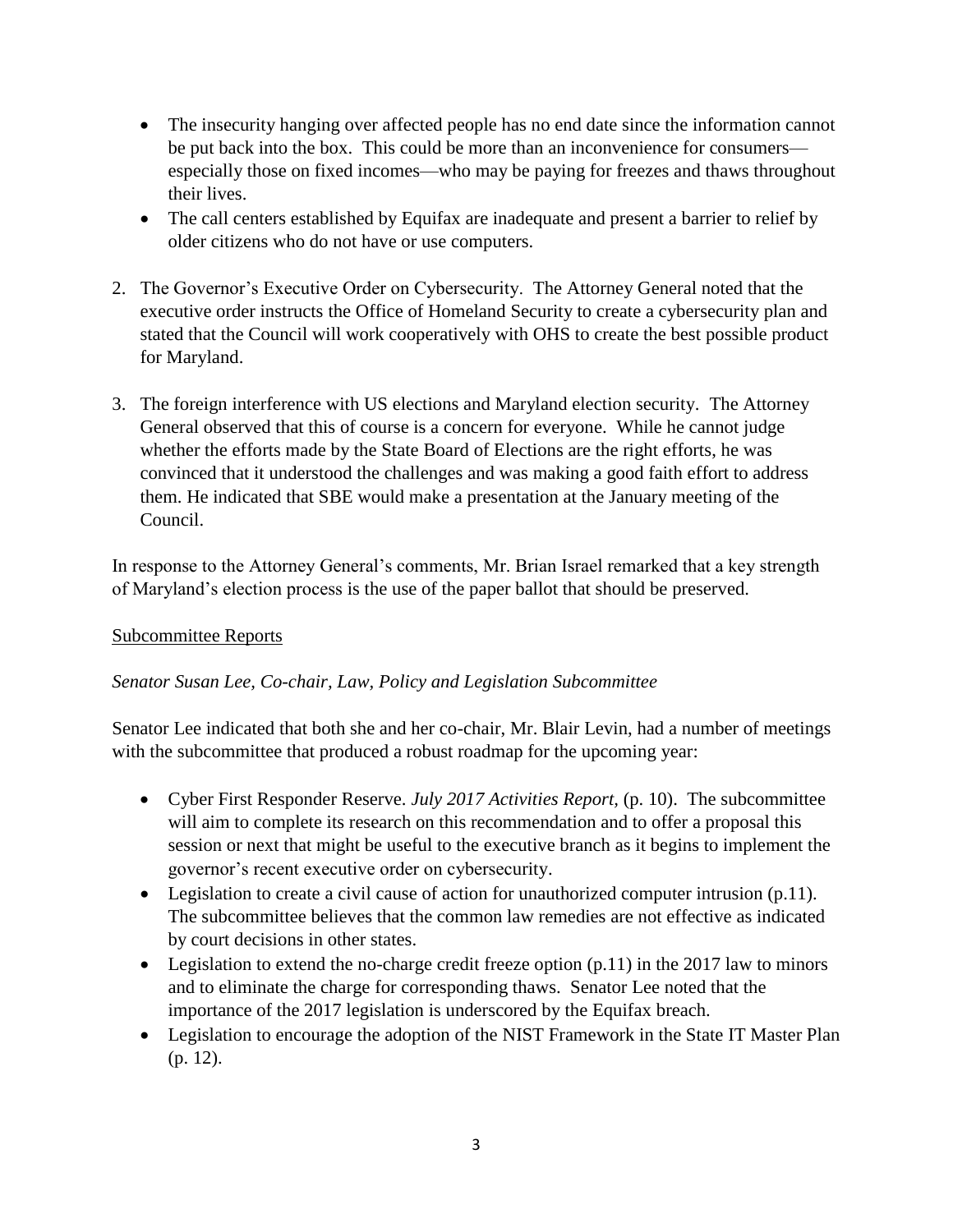- Legislation that would extend breach notification requirements to the judiciary and the legislature (p. 20). This proposal would apply to the other branches a duty that already applies by law to the executive branch and to private sector entities.
- Legislation to require state procurements to incorporate an independent security review and to certify an appropriate level of security prior to government acceptance (p. 20). The subcommittee recognizes that the similar legislation pertaining to procurement by the national government is likely to pass the US Congress.
- Legislation that would require ISPs to have a consumer's express consent to sell their browsing history (p. 20). The subcommittee is mindful that Minnesota already has enacted legislation to this effect, that other states are likely to follow, and that such a requirement is necessary to give consumers control over potentially very sensitive information.
- Legislation that would make extortion through ransomware a crime and levy increasingly heavy penalties, depending on harm caused (p. 20).
- Background research that would inform legislation requiring consumer labeling indicating the security level of IoT devices (p .21). The subcommittee acknowledges that this is a complex issue, requiring technical definitions, qualitative judgements about where to draw the line on security 'levels', and a way of communicating the information in a concise and easily understood manner. The subcommittee does not anticipate advancing a legislative proposal in this regard in the 2018 session.
- Legislation to ensure the transparency of data held by data brokers and the right of consumers to correct incorrect information (p. 21).

# *DoIT Secretary Michael Leahy, chair, Incident Response Subcommittee*

Secretary Leahy called on Charles Ames, DoIT Director of Cybersecurity, to provide an update on DoIT's cybersecurity initiatives. Mr. Ames used a short PowerPoint presentation to make several key points:

- As a recap, he noted that 2016 was a year of planning and some improvements in the state's cybersecurity posture. The planning was informed with a risk assessment framework to identify and prioritize needs and investments.
- To help the Council visualize where the state is, he walked the members through two maturity models, each describing a continuum from very basic to very advanced capabilities. He indicated that most states, including Maryland, are at a nascent level.
- Based on data he collected across 21 states, the average annual state cybersecurity budget is \$6.5 million, with a standard deviation of \$4 million.
- To move the Maryland to a high level of maturity, his planning effort estimates it would cost \$28.9 million in one-time investments with a sustainment budget of about \$14 million to \$15 million a year afterwards. These would carry the state to better threat monitoring, proactive capabilities and threat intelligence and data analytics.

The Attorney General asked where Maryland ranked in terms of state expenditures on cybersecurity. Mr. Ames answered that the state is at the low end with a cybersecurity budget of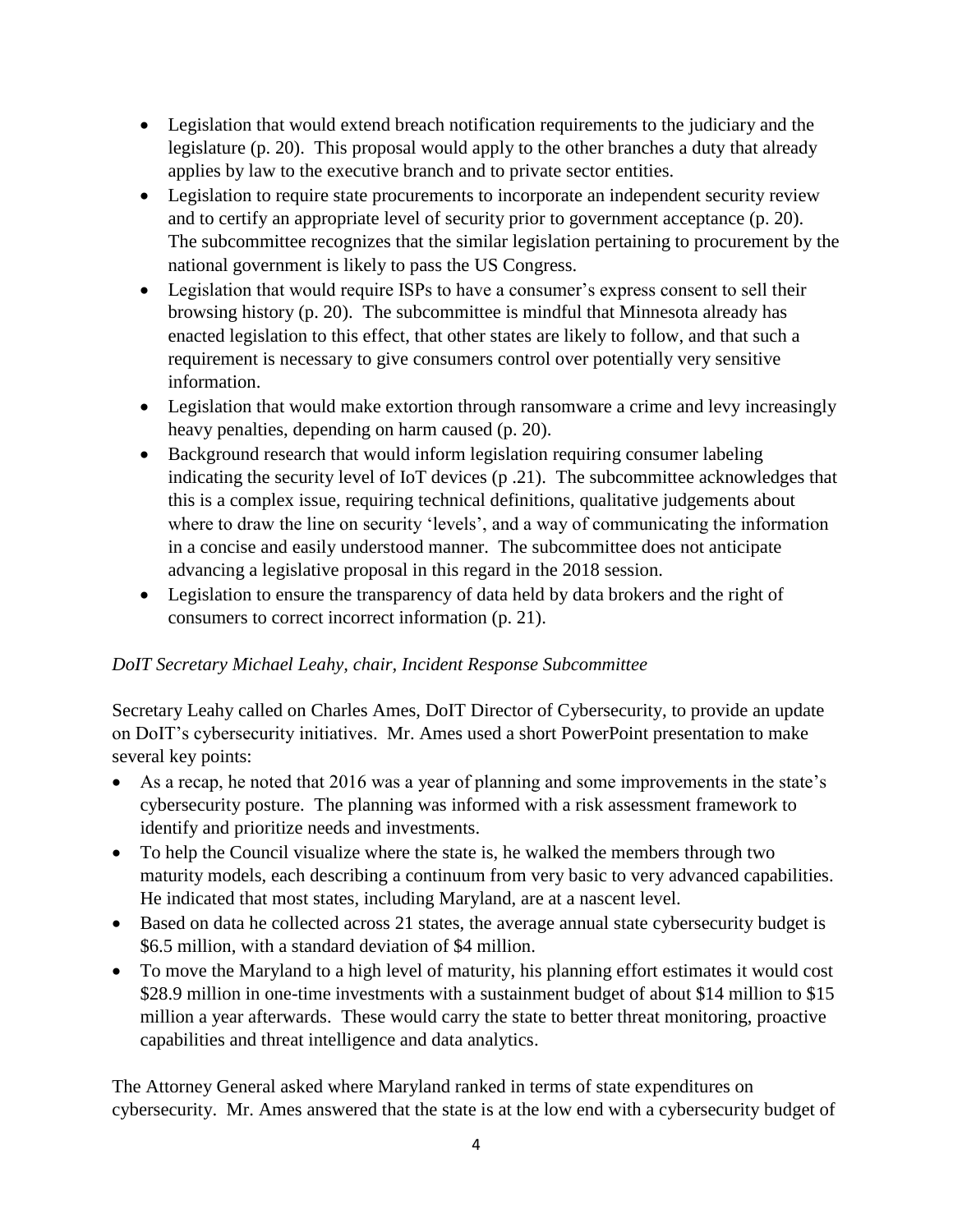about \$3.8 million. He noted that next budget ask would be \$10 million, with the normal uncertainty around the outcome. The Attorney General asked Secretary Leahy if he would welcome an endorsement from the Council of the funding levels DoIT believes it needs for cybersecurity. The Secretary indicated that such would be very helpful, adding that in looking at other states, like Arizona and Oklahoma, he thought it might be possible to ramp up quickly for less than their initial estimates.

Senator Simonaire referenced the fact that some state agencies had been holding more personal identifying information (PII) about Maryland citizens than necessary and asked Secretary Leahy what role DoIT has across the executive branch in data governance, monitoring of networks across state agencies, and training of agency staff. The Secretary stated that DoIT's mandate is to standardize data governance across all agencies and to bring agencies into a true enterprise system. To the extent that agencies do not come into that system, he emphasized that they would be held to the same baseline security required of everyone else. With respect to the security of PII in particular, he underscored the seriousness of that responsibility and that DoIT was taking active steps to address it. Finally, he answered that DoIT does offer training and that some agencies have availed themselves of it.

Mr. Levin asked Secretary Leahy, if he thought he could accomplish his goals with less than the figures suggested, then what investment would be necessary over one or two years to raise the level of state capabilities and what would be the sustainment budget in the succeeding years? The Secretary answered that a foundational investment over one or two years would be necessary. He explained that he thought the cost of that investment could be brought down by leveraging the experience of other states and consolidating the licensing of security tools used by different Maryland agencies, for example. He mentioned that timing was important and that it would be better to have the executive branch on one enterprise system so that solutions can be global and economies of scale achieved rather than taking a piecemeal approach.

The Attorney General reiterated that the question of the state's cybersecurity budget could be one on which the Council might be helpful. Understanding that the Secretary would recuse himself, the Attorney General asked whether any of the other Council members had any objection to writing a letter to the Governor recommending increased funding for the DoIT's cybersecurity budget. Hearing none, the Attorney General asked Dr. von Lehmen to draft a letter to that effect and to circulate it to the Council for comment.

Mr. McCreedy commented that he hoped due consideration would be given to the cybersecurity capabilities of Maryland firms to assist the state rather than defaulting to large out-of-state vendors. Mr. Abeles mentioned the Continuous Diagnostics and Mitigation Program (CDM) of the federal government and asked whether the state could participate in that program to access the tools that it makes available. Mr. Ames stated that the price tag for participation is high and as far as he knew the program was offered only to federal agencies. However, he indicated that he would confirm whether that was the case and report back. Mr. House suggested that the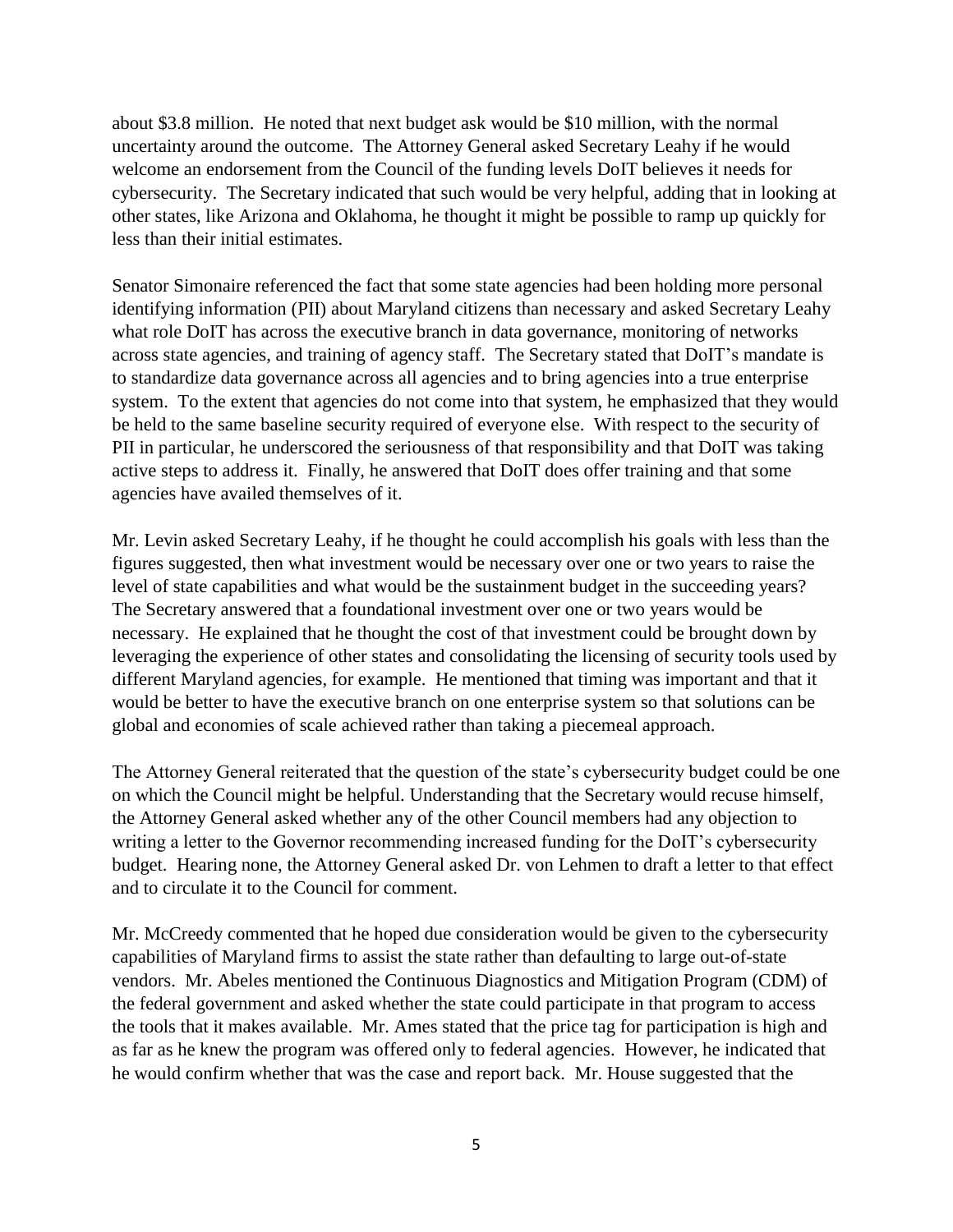Council's letter to the Governor reference not only the initial investment but also the importance of sustainment funding since security tools are expensive to run.

## *Professor Michael Greenberger, Critical Infrastructure Subcommittee*

Professor Greenberger noted that the subcommittee had executed on Recommendations 8 and 9 in the last year, as captured by the *July 2017 Report*. Specifically, it assembled an initial collection of resources and best practices for infrastructure owners (Recommendation 8) and similarly compiled the latest information about the conduct of risk assessments to be made available to critical infrastructure stakeholders to encourage risk assessment (Recommendation 9). He noted that all these materials would be hosted in a repository on the Council's website. Finally, he noted that the subcommittee had analyzed the interdependency of the various sectors for the efficient conduct of protection and risk assessments and included these findings in the *July 2017 Report*.

Going forward, Professor Greenberger indicated that the subcommittee would focus on three activities within *Report*:

- First, it will continue to add resources to the repository. He suggested that the subcommittee be the entity to review additions proposed by others.
- Second, it will focus on the important need for information sharing. Specifically, it is looking at ISAOs -- information sharing analysis organizations -- and the creation of cyberinformation sharing and collaboration programs which follow the DHS model. He noted a proposed model for information sharing that Mr. House had sketched out.
- Third, he noted that the subcommittee has been discussing the issue of election security and whether it should be an area of investigation for the subcommittee or the Council. Given the sensitivity of the issues, he urged that this not be a subject of debate this meeting, but that the Council continue to look at it, monitor it and possibly raise it as an item for the January meeting or soon thereafter.

Dr. Katz asked if the repository was operational and whether, in addition to very long and complex documents, shorter resources focused on simpler immediate steps to improve cybersecurity will be included. Professor Greenberger stated that he thought the suggestion was an excellent one that the subcommittee would discuss. He deferred to the report-out of the Subcommittee on Public and Community Outreach on the timeline for the repository's operation.

On the election security issue, Mr. Ames asked whether the Council was really equipped to be helpful, given the sensitive information about its networks could not be brought into an open forum. Professor Greenberger suggested that the Council could be helpful at the level of compiling and recommending best practices.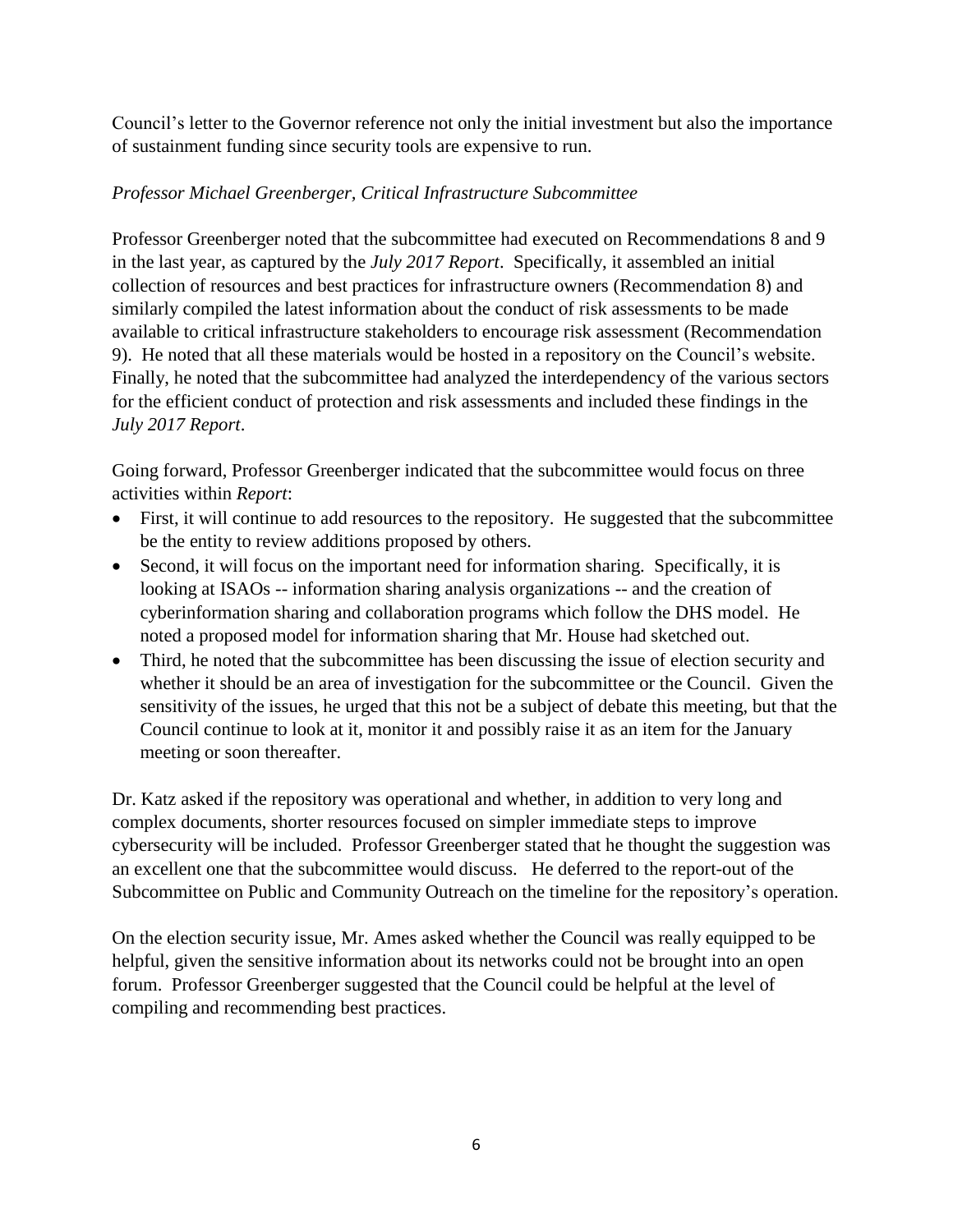#### *Professor Jonathan Katz, Education and Workforce Development Subcommittee*

Professor Katz provided a summary of closed items and open items from the original six recommendations of the subcommittee:

Recommendation 10 (Basic Cybersecurity Education). Professor Katz noted that there were many efforts already underway in the state and nationally that intersected with Maryland. For this reason, the item was closed in the July 2017 report as superseded by other developments.

Recommendation 11. Maryland Scholarship for Service Program. The concept is to duplicate the federal scholarship-for-service program and to fund it either by reprogramming state scholarship dollars and/or by recommending new state funding. Professor Katz stated that to advance this recommendation, a meeting with the MHEC Secretary or his staff will be planned.

Recommendation 13. Study of Cybersecurity Workforce Skills and Needs. As part of its due diligence, the subcommittee became aware of a jobs heatmap created by NIST's National Initiative on Cybersecurity Education (Cyberseek) through a grant to Burning Glass and CompTia. The site provides current and very granular information about cyber workforce needs that are keyed to the Cybersecurity Workforce Framework. This item was also closed in the 2017 Report.

Recommendations 12 (Resources for University Computer Science departments) and Recommendation 15 (Increased Funding for Academic Research). Using University of Maryland, College Park, as an example, Professor Katz noted that enrollments in computer science and cybersecurity have grown dramatically and that resources to sustain these programs has not grown accordingly. Classes at the senior level has as many as 80 to 100 students. To shed light on this issue, as well as greater support for cyber research by the state, the subcommittee is considering studies that would compare Maryland with what other states are doing.

Recommendation 14 (Transition Path for Community College Graduates). There are universities within USM that have articulations in cybersecurity with community colleges. But this does not seem to be the case for the more technical programs in the field. The subcommittee has become aware of a pilot effort to create such a pathway and is in discussion about how to support this effort.

Senator Simonaire noted the efforts of his employer, Northrop Grumman, to support K-12 cybersecurity education. He asked Dr. Katz if he knew of other firms that did this and whether there is any effort to educate younger students about how their behaviors can affect their ability to get a security clearance. The Senator noted that many cyber jobs require such clearances. Professor Katz was sure other firms are involved in supporting K-12 computer science and cybersecurity education but was not aware of a list of such firms. As someone who has held a clearance, he agreed completely with the importance of security clearances in the field. Mr.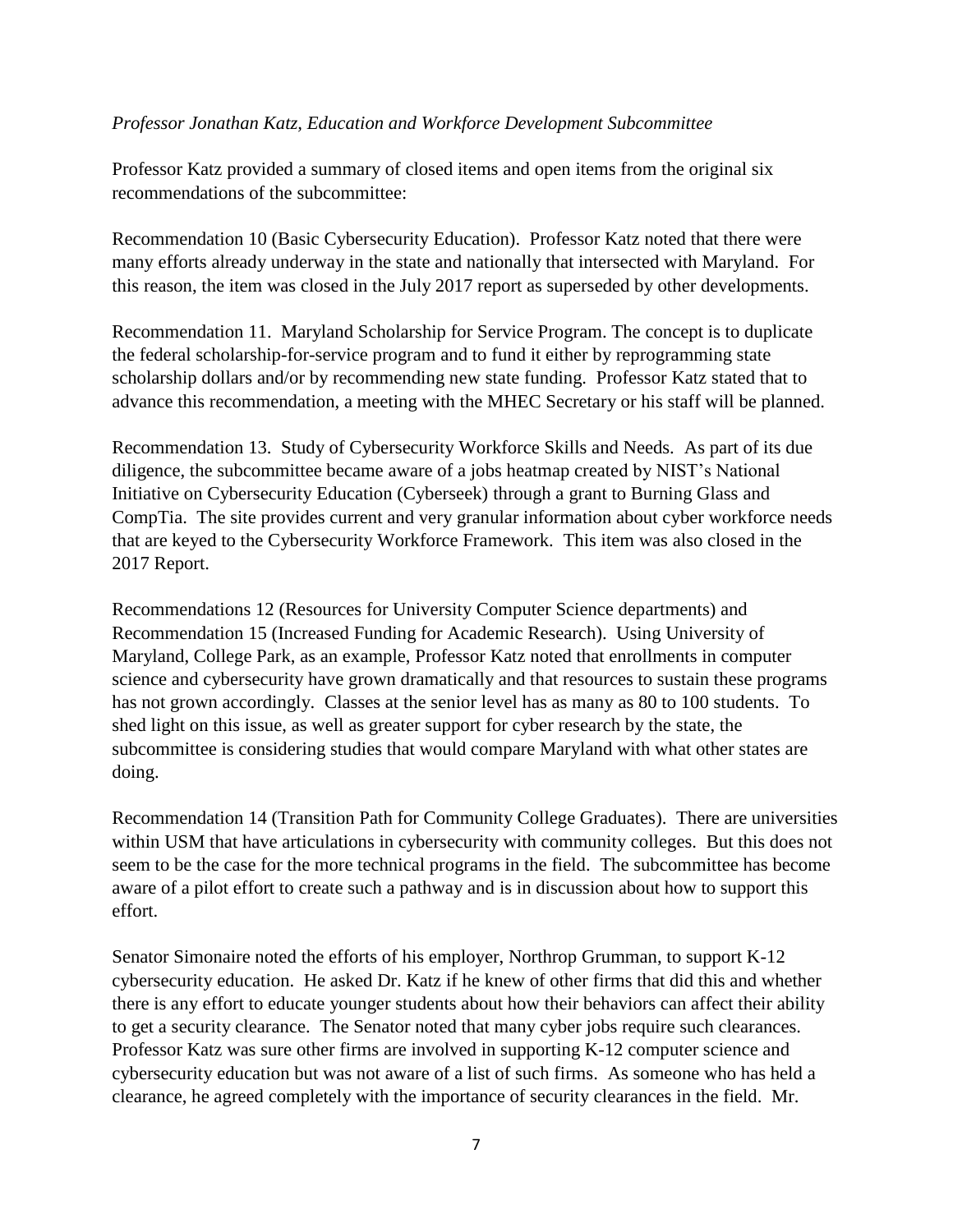Israel shared that a Maryland firm, LifeJourney, is a platform about cybersecurity job roles that serves many schools. It incorporates an exercise that shows students how their digital footprint could affect their chances of getting a security clearance.

#### *Bel Leong-hong, Chair, Subcommittee on Economic Development*

Looking at the last year, Ms. Leong-hong noted the success of Delegate Carey's bill in the last session to extend the tax credit to firms for the cost of security clearances. This was a need that the subcommittee and others had identified and had proposed to the Council for action. Looking ahead, she indicated that the subcommittee will focus on the following major initiatives:

- A mechanism for funding a) an executive loan program and b) internships and apprenticeships in cybersecurity that could serve as avenues for security clearances.
- A mechanism for supporting the growth of smaller firms providing cyber products. Discussed was a tax credit to incentivize Maryland firms to purchase cybersecurity products from other Maryland firms developing them.
- A mechanism for creating a funding pool to subsidize cybersecurity investments by small firms and to train local law enforcement in responding to cyber attacks.
- An income tax credit for cybersecurity professionals who relocate to Maryland to fill cyber positions.

#### *Sue Rogan, chair, Subcommittee on Public and Community Outreach*

Ms. Rogan reported that the repository mentioned by Professor Greenberger is expected to be operational in November. It will initially include the many resources developed by his subcommittee. It will later add others compiled by her subcommittee or anyone else who identifies resources of value. She noted that equally important to launching the repository is advertising it so critical infrastructure providers, small and medium businesses, and consumers are aware of it. Accordingly, her subcommittee will compile a plan for doing this. She indicated that the subcommittee would be looking at other outreach opportunities to recommend to the Council.

Finally, Ms. Rogan announced that members of her subcommittee helped arrange a webinar on cybersecurity and nonprofits with an expert from Johns Hopkins. This was recorded and will be distributed to the nonprofit community in some way.

#### Guest Presentation on Cyber Vulnerabilities of First Responders.

The Attorney General introduced Mr. Rick Wilson, senior vice president of technical solutions at Federal Data Systems. Mr. Wilson had careers in the Air Force and NSA and had served as a Laurel city councilman. The Attorney General also acknowledged Mr. John Kerr who accompanied Mr. Wilson.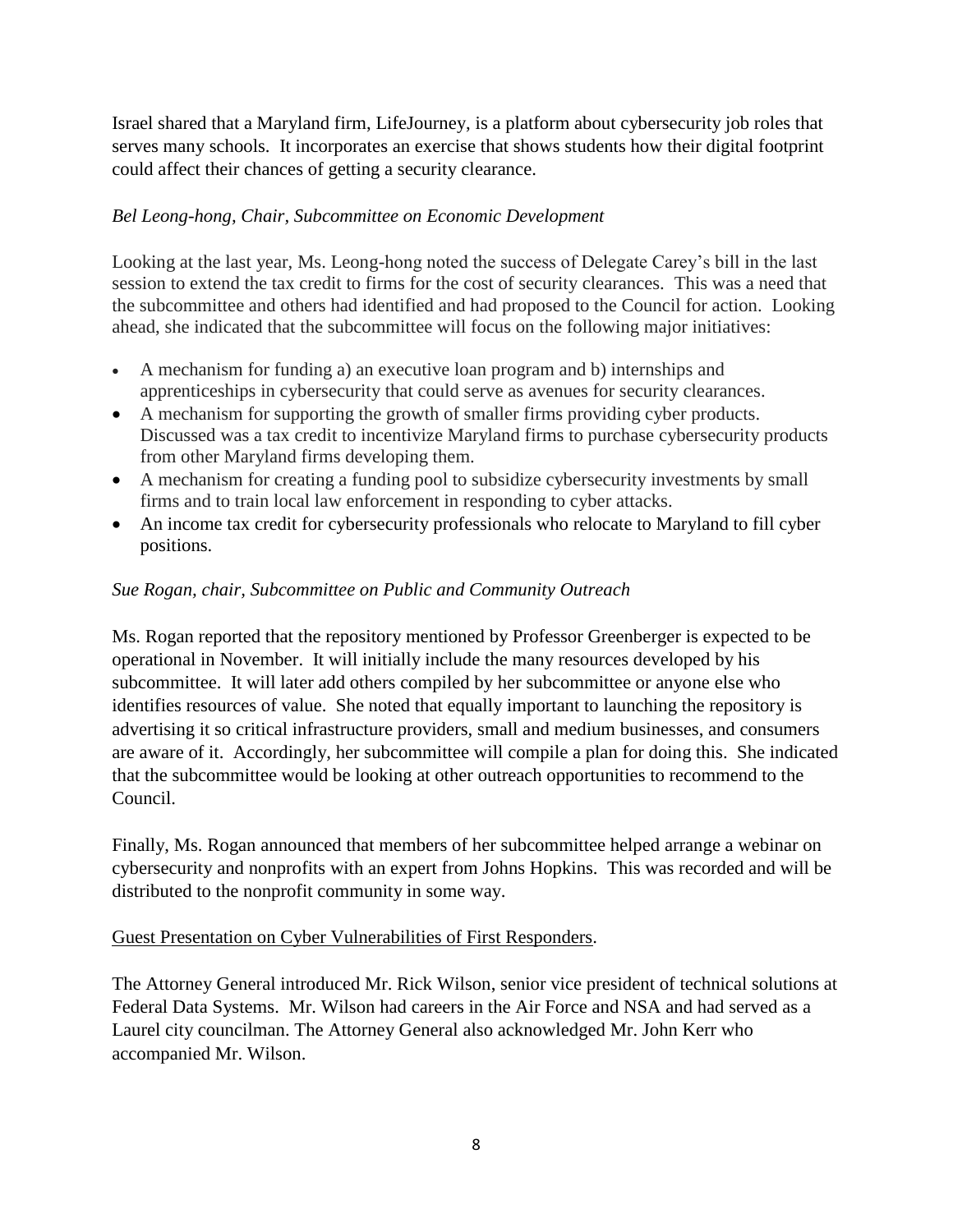Mr. Wilson used a 2014 incident in Centerville Louisiana to illustrate that first responder cyber vulnerabilities are not hypothetical. In this case, social media and fake news were orchestrated to create a perceived local emergency and to provide false instructions to the local population. The result was general confusion and hours of effort by local authorities to bring the situation under control. He noted that the attack was traced to an adversary nation state. Given what the nation has seen more recently in disruptive DDoS attacks and major intrusions, the scenarios can be much worse.

Mr. Wilson then discussed some of the first-responder vulnerabilities and the reasons for them. The fundamental problem is that local jurisdictions do not have the staff, the expertise, or budget to keep their networks secure or to defend against an attack. The normal ways in which everyone operates create other vectors for attack. For example, responders keep names and numbers of other responders on their cell phones, which can easily be harvested for misuse in a future emergency. That emergency could be something as normal as a winter snowstorm or it could be something that is orchestrated and is much more threatening.

He suggested several steps that could improve the level of security beyond the cyber workforce development efforts already underway in the state:

- Bring the issue of network and communications vulnerability into discussions with state and local responders.
- Introduce failed networks into exercises that state and local responders do each year so that the vulnerability is recognized and resiliency can be practiced.
- Amend Section 508 (Senator Amoss Fire Apparatus Funds) so that monies from the fund can be used for network security improvements. There are two approaches for getting better security. One is for localities to contract with one or more private vendors. The other, now being tried in some states, is to create a state-level public service network that local jurisdictions could buy into and use in lieu of their own networks.

Mr. Levin asked whether the federal-state effort called FirstNet solved the problem of communications vulnerability. Mr. Wilson answered that it does not. FirstNet is one piece of a system the security of which depends on the security of the larger network.

## Other business

Dr. Kornegay from Morgan State was listed on the agenda to announce the new cybersecurity lab at Morgan State University. Since he was unable to attend the Council meeting, Dr. von Lehmen and Mr. Ken McCreedy commented on the lab. Mr. McCreedy noted that the distinctive feature of the lab is its focus on IoT security.

Dr. Dahbura from Johns Hopkins asked to make a final comment about the Equifax breach. He stated that the burden of securing credit records should not fall on the affected consumers and